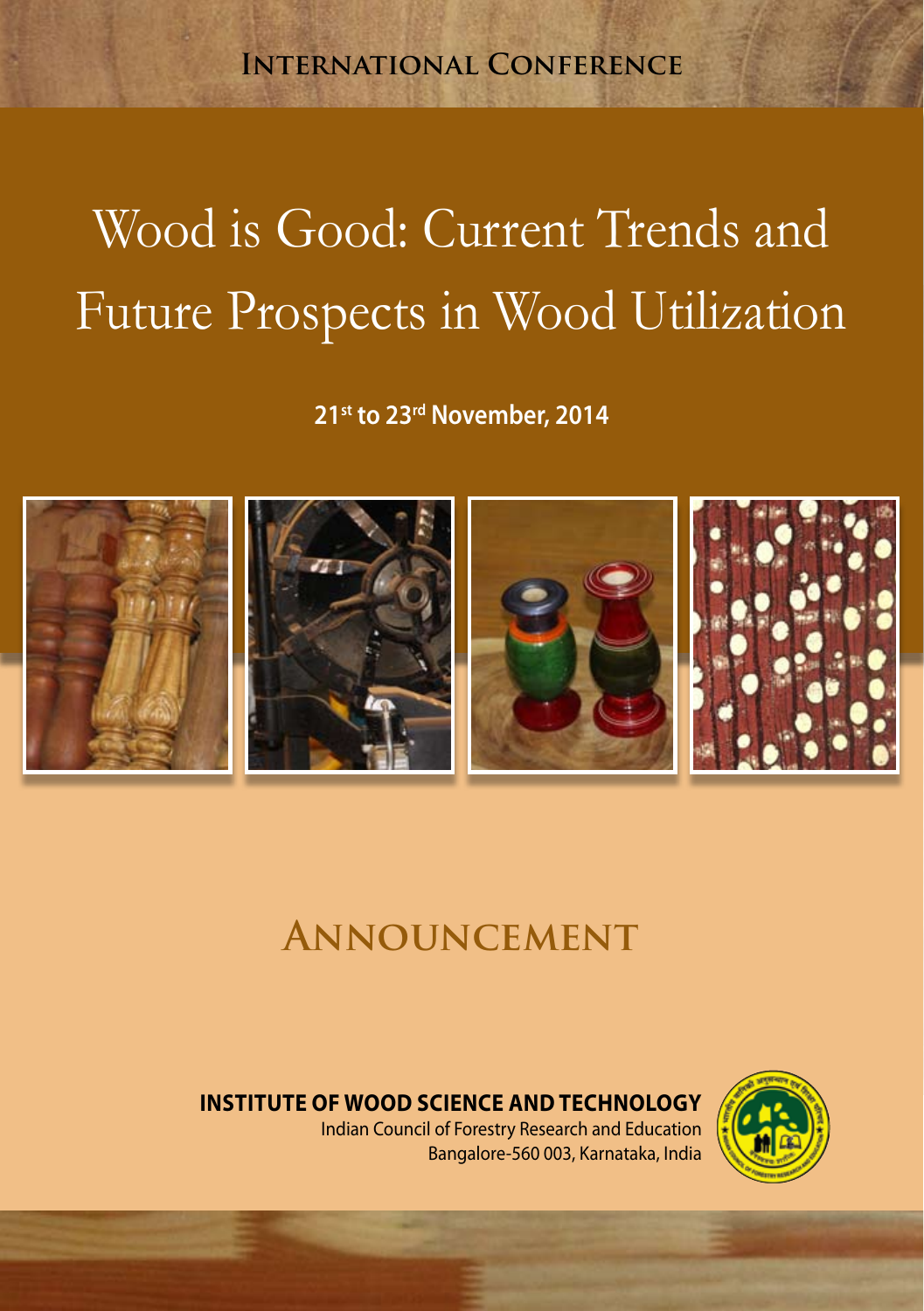#### ABOUT INSTITUTE

The Institute of Wood Science and Technology (IWST), Bangalore under the Indian Council of Forestry Research and Education, Ministry of Environment and Forests, Government of India has the mandate of conducting research on wood science at the national level, and cater to research needs of the forestry sector at regional level. The Institute is recognized to be a Centre of Excellence in Wood Science Research.

#### CONFERENCE AIM

In the area of Wood Science, the Institute is presently carrying out wide range of research activities in Wood Properties, Wood Processing, Wood Protection, Wood Modification, Wood Chemistry, Wood-Polymer Composites, Engineered Wood and Wood Energy. This International Conference aims to provide a forum for academicians, researchers and wood industries across the globe to present and discuss the most recent innovations, trends, and challenges encountered in the field of Wood Science and Technology.

#### CONFERENCE THEMES AND SUB-THEMES

#### **Theme 1: Wood Trade and Policy**

- Demand and supply of wood global scenario
- Demand and supply of wood country scenario
- Wood certification

#### **Theme 2: Advances in Wood Science and Technology**

- • Variability in Wood
- • Wood Processing
- • Wood Protection
- • Wood Modification
- • Wood-based Composites and Engineered Wood
- **Energy and Chemicals from Wood**
- Nanotechnology applications in Wood Science

#### **Theme 3: Wood in Reducing Carbon Footprint**

- • Life-cycle assessment of wood products
- Wood in mitigating climate change
- Recovery, reuse and recycling of wood products for a green future

#### IMPORTANT DATES

| Abstract submissions       | July 31, 2014          |
|----------------------------|------------------------|
| Notification of acceptance | <b>August 10, 2014</b> |
| Registration               | September 15, 2014     |
| Final paper submission     | October 1, 2014        |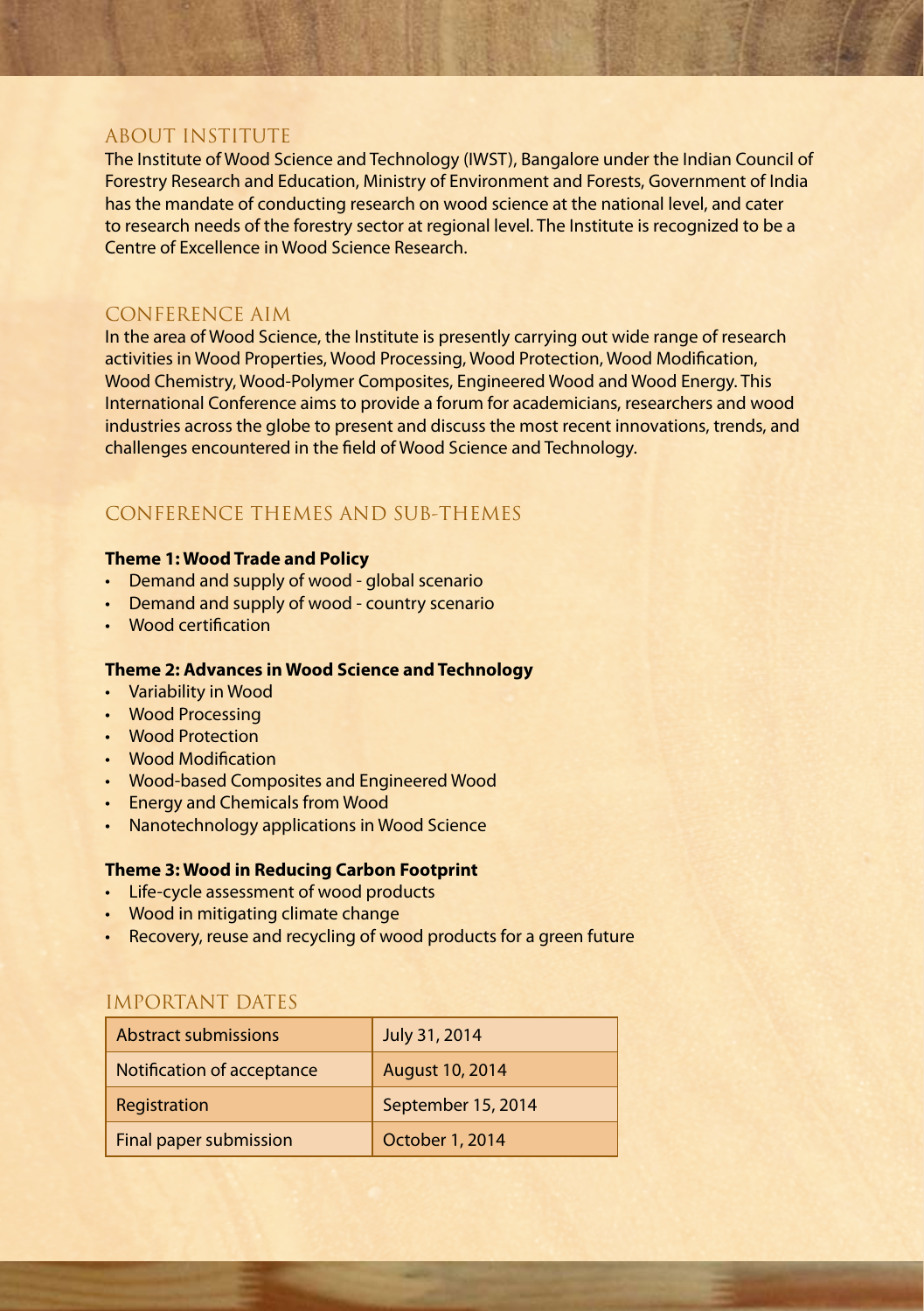#### CONFERENCE VENUE

Conference will be held at JN Tata Auditorium, Indian Institute of Science Campus, Bangalore. The venue is adjacent to IWST, which is about 6 km from city railway station and 35 km from the Kempegowda International Airport.

#### CONFERENCE PROGRAMME

The scientific program consists of invited lectures, oral and poster presentations on first and second day. A field visit is organized on 23<sup>rd</sup> November 2014, which is optional.

#### EXHIBITION STALLS

An exhibit of wood and wood product will be organized on 21<sup>st</sup> and 22<sup>nd</sup> November 2014. Limited exhibition stalls of the size 3 x 3 m are available at conference venue which will be allotted on first come first serve basis. Tariff of the stall will be Rs. 30000/- for Indian companies and US\$ 2000/- for International companies.

#### REGISTRATION FEE

| <b>Indian Delegates</b>        | <b>Rs.1500</b>      |
|--------------------------------|---------------------|
| <b>International Delegates</b> | <b>US\$ 250</b>     |
| <b>Industry Delegates</b>      | Rs. 5000 / US\$ 400 |
| <b>Students</b>                | Rs.750 / US\$ 150   |
| <b>Accompanying Person</b>     | Rs. 750/ US\$150    |

The fee includes admittance to all sessions, a copy of abstract book, lunches, coffee breaks and conference dinner.

Registration form duly filled-in should be sent to the Organizing Secretary alongwith registration fee by 15<sup>th</sup> September, 2014. Registration will be confirmed only after the receipt of the fee. The fee may be deposited through Bank Draft or Cash. The Demand Draft should be made in favour of the Director, Institute of Wood Science and Technology, payable at Bangalore. Fee may also be deposited through direct transfer in the Union Bank of India, Account No. 392002010016364, IFSC code - UBIN0539201, SWIFT code - UBININBBGNB.

#### SUBMISSION OF ABSTRACTS

One page abstract (maximum 250 words) typed in MS WORD including the title, authors, affiliation and key words may be submitted to the Organizing Secretary preferably by e mail (kkpandey.iwst@gmail.com or woodisgood@icfre.org) by 31st July 2014. Acceptance of the paper will be communicated to the authors by 10<sup>th</sup> August 2014.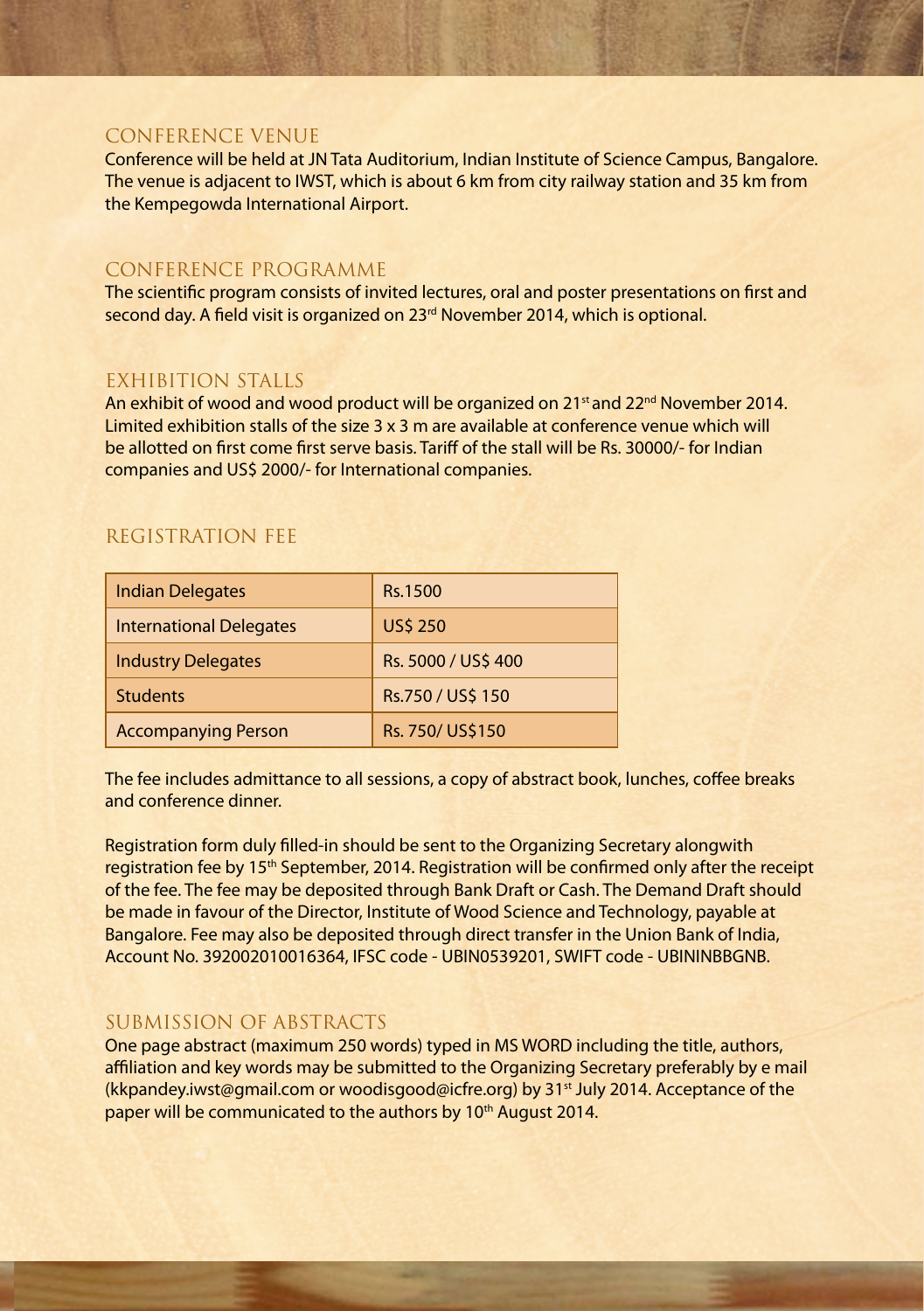#### FULL PAPERS

Authors whose abstract are accepted either for oral or poster presentations need to submit full papers latest by 1<sup>st</sup> October 2014. Manuscripts should be in camera-ready form typed in MS WORD using Times New Roman font (12 size) and 1.5 lines spacing. Paper should not exceed eight pages. The paper should contain a running title, name/names of authors, their affiliations, introduction, materials and methods, results and discussions, conclusions and references. Figures and tables are to be integrated in the text.

#### POSTER PRESENTATION

The dimension of the poster should be 90 cm x 120 cm. The posters should be informative, clear and attractive. Captions should be legible from a distance of 1-2 m. Materials for fixing the posters will be provided by the organizers. Mailed posters will not be accepted.

#### ACCOMMODATION

The conference organizers recommend a list of hotels in Bangalore. Good quality star and non-star accommodations are available in Bangalore on affordable cost. Delegates are requested to make reservations themselves. Limited accommodation is available at IWST guest house/hostel at nominal charges on 'first come first served basis'.

#### CLIMATE

Weather at Bangalore during November is normally pleasant with day temperature around 18-28°C. Light woolen clothing may be required during night.

## http://woodisgood2014.iwst.icfre.gov.in/



For more information, please contact

#### **Dr. Krishna K. Pandey** Organizing Secretary E-mail: kkpandey.iwst@gmail.com, woodisgood@icfre.org Phone: +91-80-22190175

**Dr. V. Ramakantha, IFS** Conference Chairman Email: dir\_iwst@icfre.org Phone: +91-80-23341731 Fax: +91-80-23340529